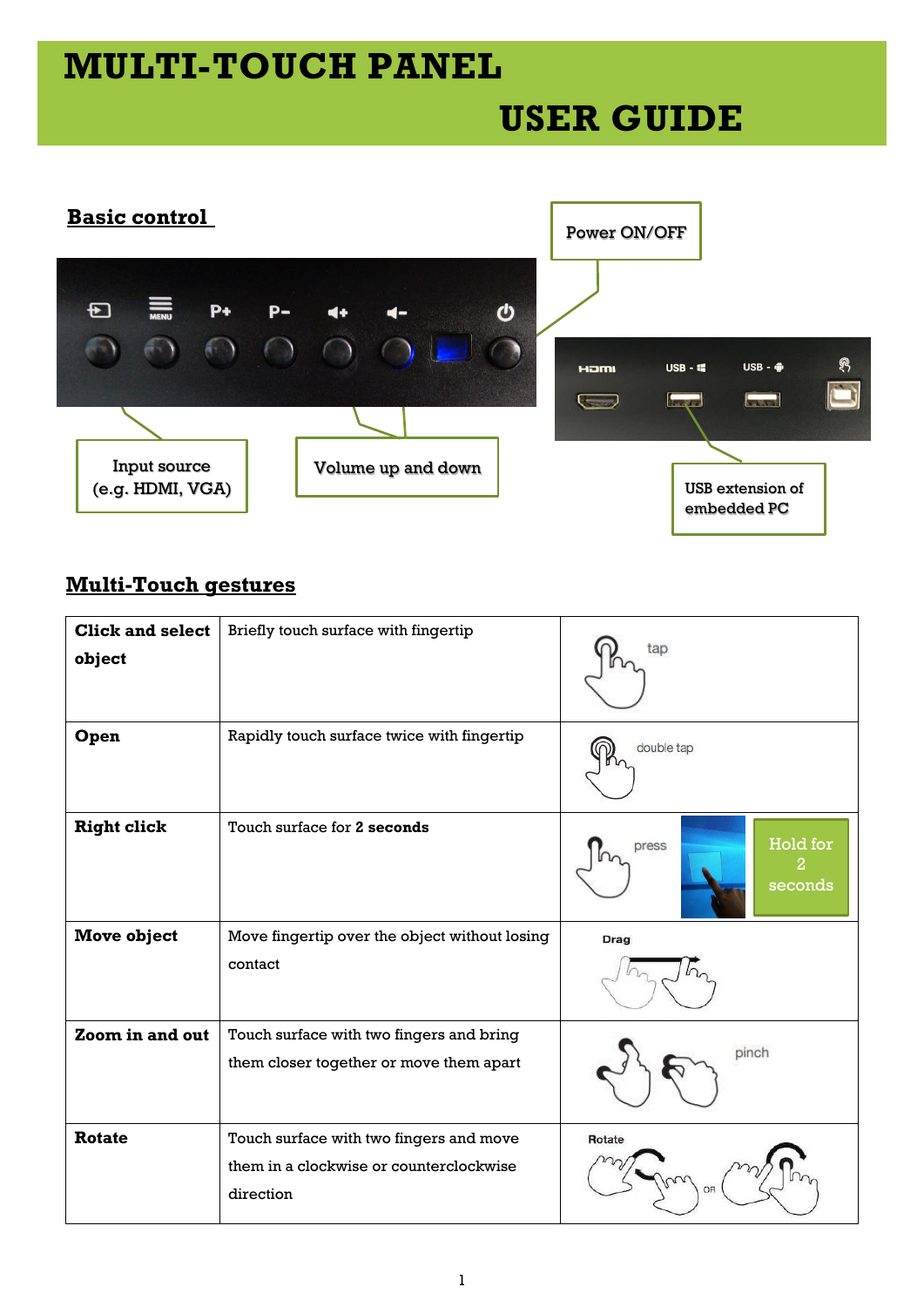#### **How to use**

1. Please enter your login ID and password for single sign-on



#### 2. Do not cancel the printer installation



3. To open the On-Screen Keyboard (in the bottom right corner)